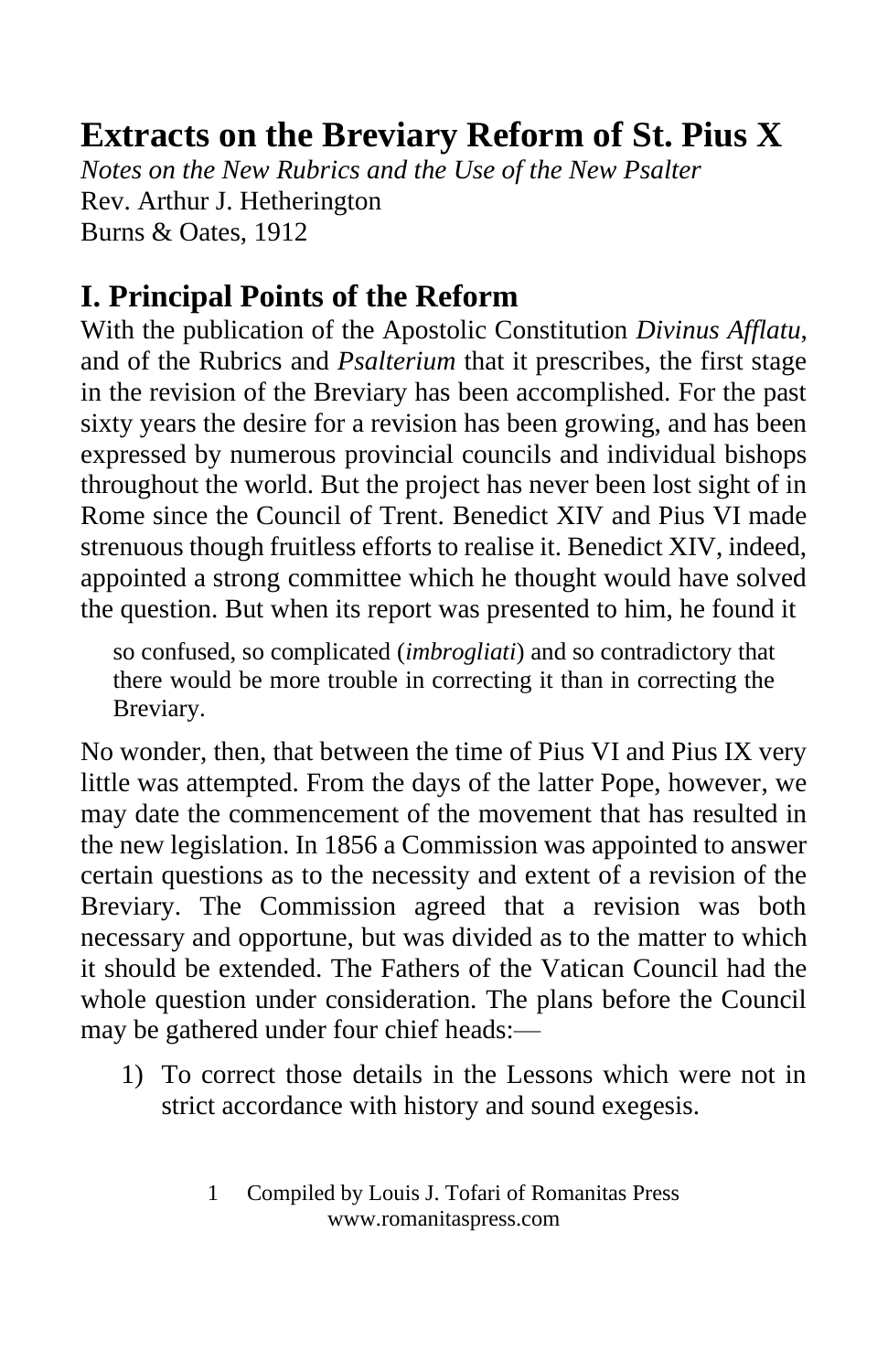- 2) To provide for the recitation of the whole Psalter once a week, and to redistribute the psalms in a way that would shorten the Sunday and Ferial Offices.
- 3) To restore the Sundays to their proper place of honour in the Church's year.
- 4) To revise the Calendar and to regulate the translation of festivals.

The Council had not the time to arrive at any decisions. Leo XIII made certain regulations with regard to the matter under the first and fourth headings, and appointed a Commission to consider the whole subject of the first heading. The world has heard nothing of the findings of this Commission; and now, it is said, Pius X has appointed a new Commission in four sections—liturgical, patristic, historical and exegetical—to revise the whole test of the Breviary and Missal and of their rubrics. Some years must elapse before any result can be achieved. In the meantime the new Constitution is designed to regulate the manner and order of reciting the Divine Office; and thus has practically settled three of the main questions that presented themselves to the Vatican Council. It is the first great reform that has been effected since the days of Pius V, and it reverts to the ideas of that Pope while realizing them in a new way. In studying the history of the question, one cannot help being struck by the continuity of the Church's effort to preserve the essential elements of her worship.

1) The chief effect of the new legislation is to secure the recitation of the whole Psalter once a week. This carries us back to the achievement of the first period of the Church's Liturgy. By the time of Pope St. Gregory the Great, the Psalms had been distributed through the seven days of the week, and the rest of the Scriptures through the days of the year. In later periods it came about, through a variety of causes, that the Psalter was neglected, and quite a small

<sup>2</sup> Compiled by Louis J. Tofari of Romanitas Press www.romanitaspress.com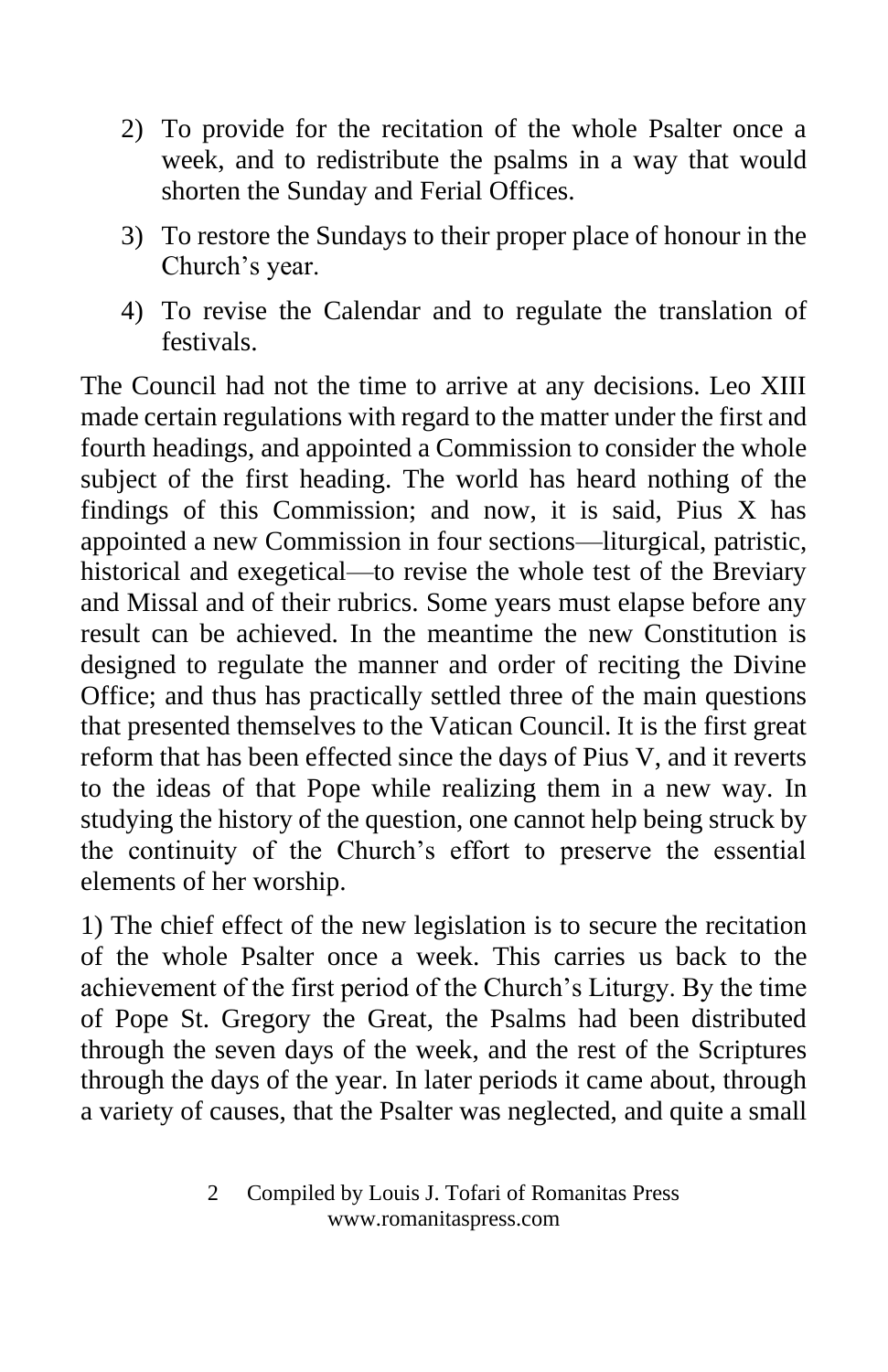number of psalms was constantly repeated in its place. In consequence, "the piety of those who recited the Office suffered," as the Canadian Bishops declared at the Vatican Council. Now this remedied. The Psalms, those sacred hymns of praise inspired by the Holy Ghost ("*Divino afflatu compositos psalmos*,") are restored to a position in which they can once again effectively foster the piety of all who follow the daily recitation of the Divine Office.

The Holy Father, however, has in mind not only the piety of the clergy, but also their efficiency in the pastorate. Hence the *Psalterium* had to be so arranged as not to lay an additional burden on them not to diminish the time that they should devote to the care of souls. It has many times been pointed out, and especially at the Vatican Council, that the Office for Saturday and Sunday, days on which priests engaged in mission work are especially busy, is excessively long. A redistribution of the Psalter through the offices of the week has therefore been contrived with a view to reducing the dominical and ferial office. On the authority of the Pope, the newly arranged Psalter has been issued in a volume of 300 pages, in large type, as the exemplar of the *Psalterium* which must be used from January 1, 1913, by all who recite the Roman Breviary.

This practical shortening of the Psalter for each day is but the complement of the abbreviation which resulted in the formation of the modern Breviary. I the twelfth and thirteenth centuries a practice grew up of reciting an abbreviated form of the ancient Roman Office. The abridgment was mainly effected in this case by selecting and cutting down the lessons and responds, while leaving the Psalter unchanged. The difficulties due to the length of the several parts of the *Psalterium* were overcome in course of time by the simple device of ignoring the Psalter. Festal Offices were recited whenever possible, and in our time Votive Offices were made optional for nearly all the days to which no feast had been assigned. The task of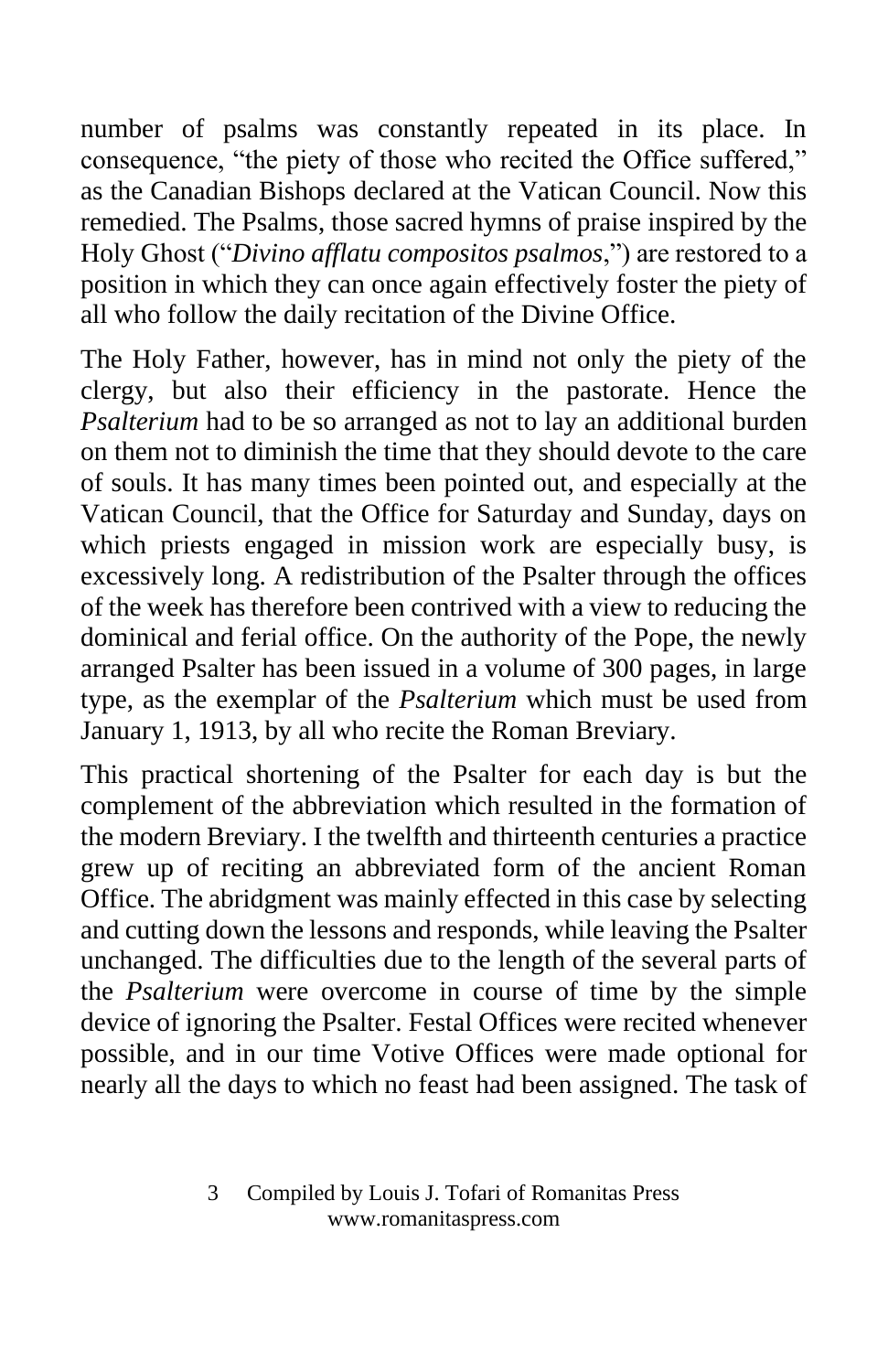abbreviation, however, has at length been faced, and the ancient Roman Office is now reinstated, at least in its essential elements.

2) But if this were all, Pius X's reform would share the fate of Pius V's, and a later Pope Benedict might learn to despair, as did Benedict XIV. For the great difficulty lies I the reconciliation of those two elements, of diverse origin, in the Church's Public Prayer which we may call the *Officium de Tempore* and the *Officium Sanctorum*. It is impossible to go back to the ways of the earlier ages, when both offices might be recited on the same day. It is equally impossible to chose the *Officium de Tempore* while rejecting the *Officium Sanctorum*. To many, indeed, since Raoul de Rivo made his appeal in the fourteenth century of the ancient Roman Office, this has seemed the only way. In fact, Pius V, the great reformer of the Breviary, ordered that not more than eighty-five feasts of saints should be celebrated, and that the rest of the year should be reserved to the *Officium e Tempore*. Yet now one could count on one's fingers the number of days on which the office of the day is not ousted by the office of a saint or a votive office; so hard has it been up to the present to reconcile these two necessary elements in the Church's worship. Liturgists often compare the consequence to a cathedral in which the faithful should abandon the great central nave to offer their worship in the side chapels.

Pius X has found a way of reconciliation other than that of choosing between the two offices. His method resembles the rite of Solemn Vespers on certain feast days at Westminster Cathedral. The main part of the ceremonial is carried out at the High Altar, and during the *Magnificat* the celebrant goes to offer incense in the chapel of the saint whose festival it may be.

So now Pius X has ordered that on saints' days the antiphons and psalms shall be taken from the *Officium de Tempore*, and all from the Little Chapter onwards from the office of the saint.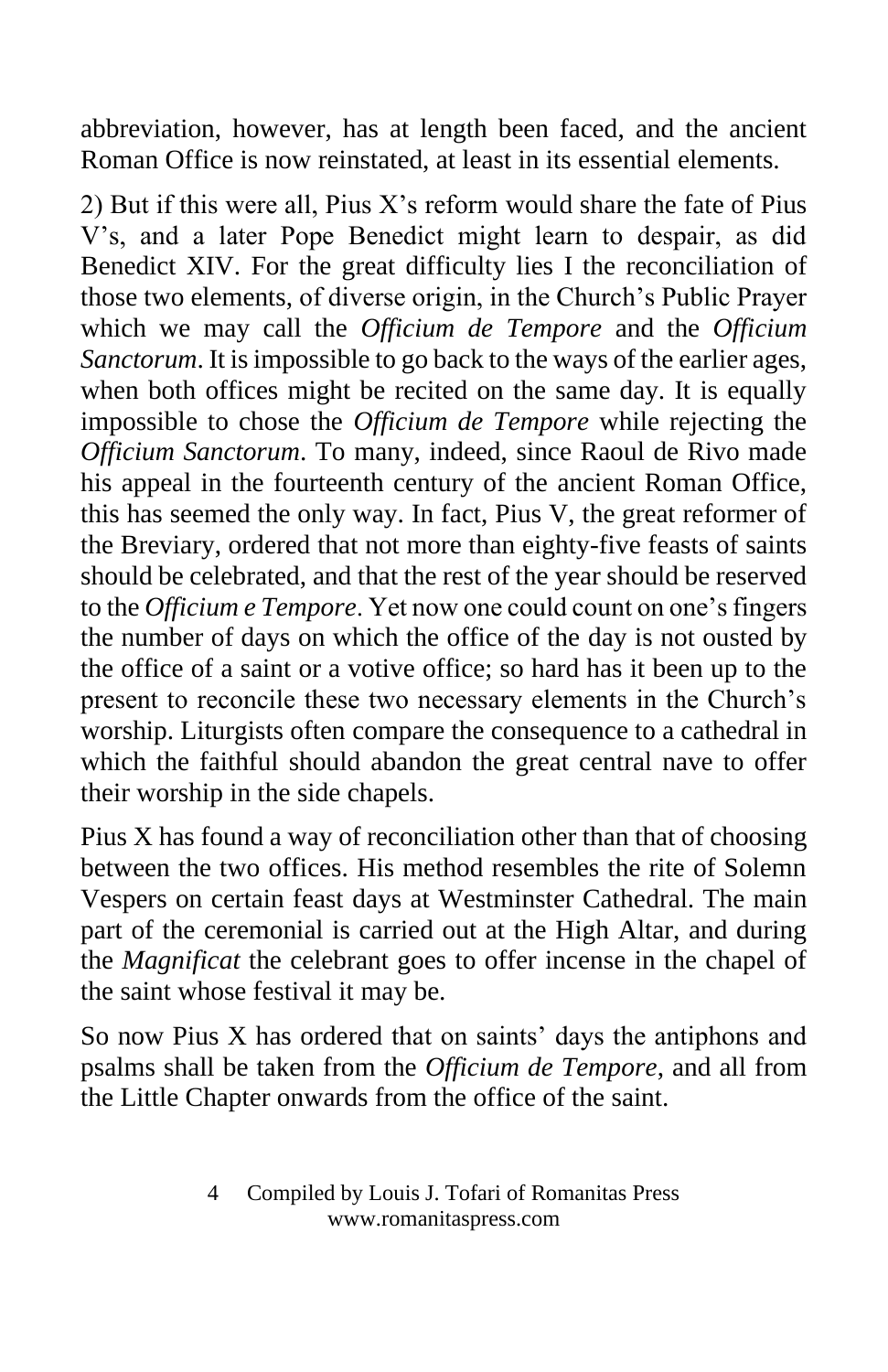The strict rule is that the antiphons and psalms of the whole office, together with the versicles of the three nocturns and the lessons of the first nocturn, must be taken from the office of the day, while the rest, including the antiphons of the *Magnificat* and the *Benedictus*, must be from the office of the saint.

Partial precedents for this combination are to be found in the

- Office of *Sancta Maria in Sabbato*,
- the Vespers during the octave of Christmas,
- and especially in the office for feasts of simple rank.

The following feasts or days, however, keep their own office, while taking the psalms of Lauds, the Little Hours and Compline from the Sunday in the new Psalter:

- all feasts of our Lord, our Lady,
- the Angels,
- St. John the Baptist,
- St. Joseph,
- the Apostles,
- doubles of the first and second class.
- the days within all octaves (unless an office of higher rank is to be recited),
- the Vigils of Christmas, Epiphany and Pentecost,
- and the Friday after the octave of the Ascension.

Feasts which have proper antiphons for the psalms also follow the Proper or Common of Saints in Matins, Lauds, and Vespers. The chief difference between the ordinary office on a major double and on a simple or feria is, therefore, the omission of the versicles and lessons of the first two nocturns.

Thus, the result of the combination of the Psalter with the Festal Office is to make the recitation of the Divine Office more varied, more inspiring, yet withal no longer than it has been up to the

5 Compiled by Louis J. Tofari of Romanitas Press www.romanitaspress.com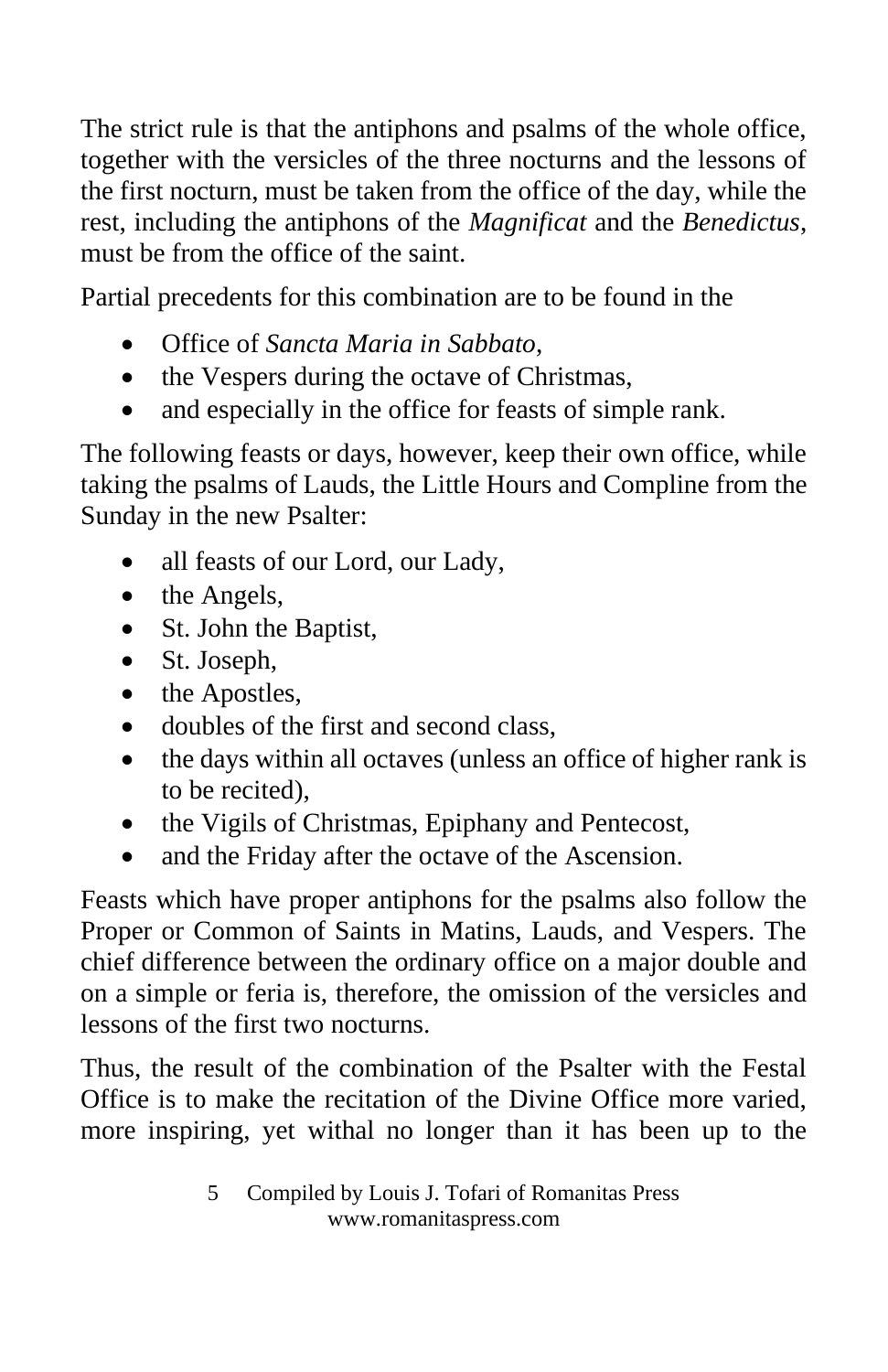present, while at the same time the cultus of the saints suffers no diminution.

3) Another change, which if less radical is no less important, is the restoration of the Sundays to their proper position as the basis of the Church's year. Minor Sundays now only yield to a double of the first or second class, or to a Feast of our Lord and its octave day, and are given full first and second Vespers in preference to feasts of lesser rank than those just named. Thus, is brought about the reform which Benedict XIV most ardently desired. In future the gospel solemnly sung by the deacon in the Mass on Sunday will really be "the gospel appointed for that day," the gospel upon which the homily is to be preached, in accordance with instructions laid down by the present Holy Father.

4) A great simplification of the calendar is brought about by the new laws concerning the translation of festivals. Henceforth only doubles of the first and second class may be transferred, and then to the first week-day following which is less than a double of the second class or is not specially privileged. (Cf. S.C.R., 24 Feb., 1912). Major doubles and lesser feasts are not transferred, but only commemorated. Thus has one more of the plans which were submitted to the Vatican Council been realized.

5) Other important changes are included in the new legislation. Thus, the Office for the Dead has been completed and will in future be the only office recited on the Commemoration of all the Faithful Departed. The Titular Feast and the anniversary of the Dedication of the Cathedral are now to be celebrated throughout the diocese as doubles of the first class with an octave, but regulars who have their own calendars do not keep the octaves. Also, a single antiphon and verse, with the one prayer *A Cunctis* take the place of the *Suffragia Sanctorum*, and the Psalms are omitted from the *Preces Feriales*. The privilege of substituting a votive office in place of a ferial office is abolished.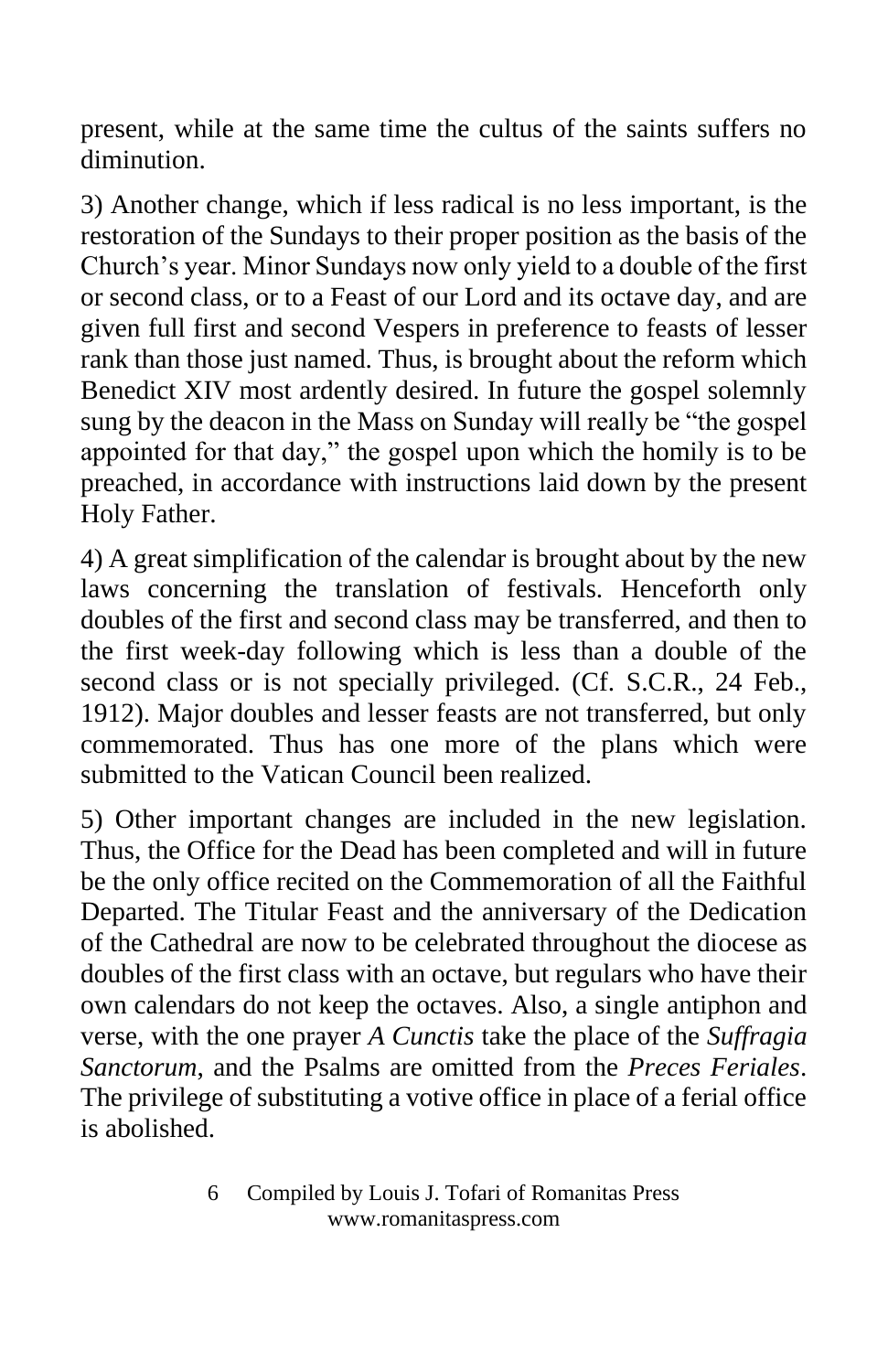## **II. The Official Documents**

1) The principal documents concerning this far-reaching reform will be found prefixed to the new *Psalterium* and to new editions of the Breviary. They consist of the Bull *Divino Afflatu*, which lays down the motives and principles that have guided the reform, and defines its binding force; the *Rubicæ*, which embody the details of the reform; and, finally, the *Psalterium noviter dispositum*, containing the while Psalter according to the division and arrangement in which it is to be recited for the future.

More recently the Sacred Congregation of Rites has issued several decrees concerning doubtful points, and a very long Instruction concerning changes to be made in new editions of the Breviary and Missal. In considering the reform of the Calendar, the changes initiated by the Motu Proprio *De Diebus festis* (July 2, 1911) should also be borne in mind.

2) It should be clearly understood that the reform of the Breviary and Missal referred to in the opening paragraph of the first chapter has hardly been taken in hand yet, and that the really new editions cannot appear for several years. The changes to be made in editions that are issued in the meantime are of a strictly limited nature.

If no revision at all were carried out here and now, the condition of affairs, though satisfactory enough from a financial point of new, would have proved very inconvenient. It would have involved a standing contradiction between the general directions prefixed to the books and the rubrics scattered throughout the body of the books, and even between the various parts of the general directions themselves. This state of affairs would not indeed be without its compensations from the point of view of those persons who most ardently desire the speedy realization of the thorough reform of the complete text of Missal and Breviary foreshadowed in the recent

7 Compiled by Louis J. Tofari of Romanitas Press www.romanitaspress.com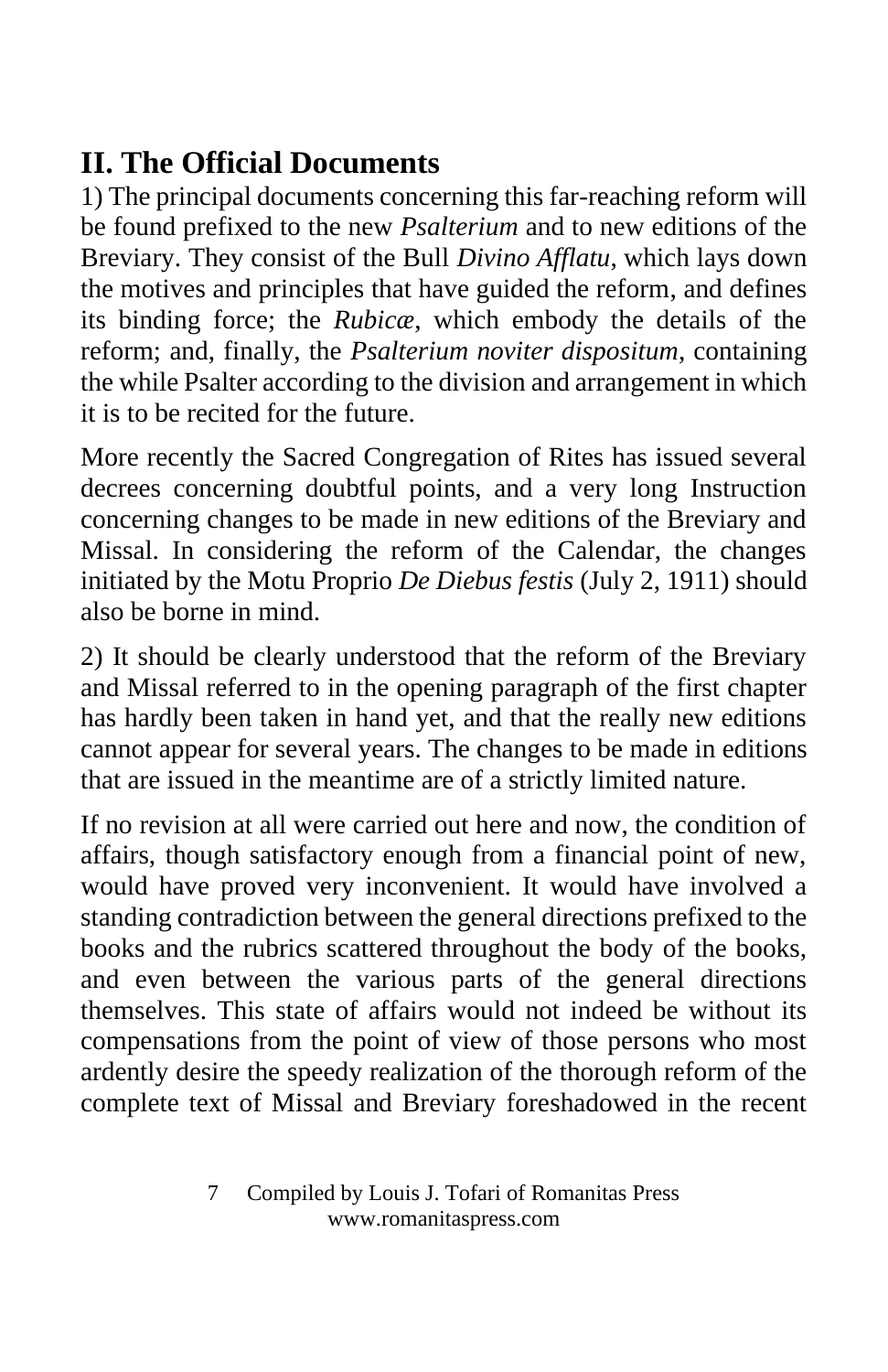Apostolic Constitution. For, being patent to everybody, it would keep the need of a reform constantly before men's minds.

The Sacred Congregation of Rites, however, has decided on the more practical step of removing many of the contradictions. With this purpose, the detailed instructions referred to above have been issued concerning the changes which must at once be made in the several parts of both Missal and Breviary. These instructions are chiefly designed to bring the rubrics of the Missal and Breviary into conformity with the new legislation imposed by the Motu Proprio *De diebus festis* and the Bull *Divino Afflatu*. They are drawn up on the lines of the *Rubricæ Generales*, issued by Leo XIII in 1897, and make a new edition of Missal and Breviary necessary. But at the same time there is no legislation in the new editions which is not already contained in the above-mentioned documents.

It will be useful to note see of the changes in the new editions.

To take the Breviary first. In the front of the book, after the Bulls of Pius V, Clement VIII and Urban VIII, the Bull (*Divino Afflatu*) of Pius X must be inserted. Then four decrees concerning the Calendar of Feasts are to be omitted, as being out of date.

Changes are made in twenty-three days of the Calendar, most of them due to the Motu Proprio *De diebus festis*. The most noteworthy concern the Feasts of St. John the Baptist, St. Joseph and the Holy Name of Mary, and the Commemoration of the Faithful Departed.

It will be noticed also that octave days of double of the first class are ranked as major doubles instead of as doubles. This is new, though Mgr. Piacenza had already contended for it in his works on the Calendar.

The *Rubricæ Generales*, which follow the *Kalendarium*, remain untouched, but are to be followed by the *Novæ Rubricæ*, which were issued with the *Divino Afflatu*. In place of the section headed *Duae*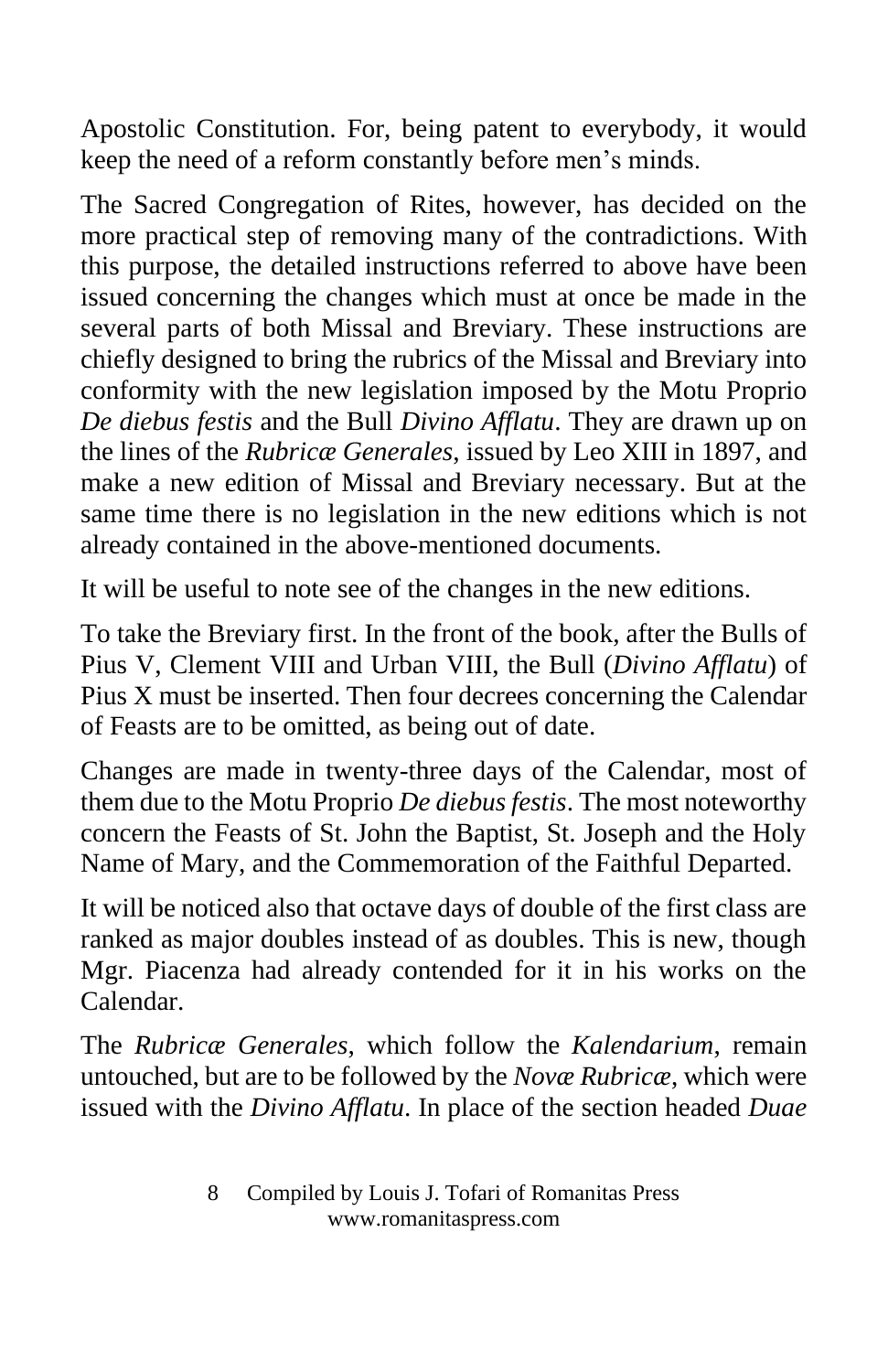*Tabellae*, which deals with the rank of feasts and the relationship between various feasts and offices, a new document, styled *Tres Tabellae*, is to be inserted. To understand how necessary this change is, one or two examples will suffice.

If one were to refer to the Tables in the present breviary, one would find that when a major double and a double of the second class chance to fall on the same day, the office of the major double should be transferred. But every one knows that, according to the new legislation, the major double should only be commemorated; nor will the new Tables lead him astray.

Again, if one were to refer to the Tables in the present Breviary for the Vespers for a Saturday when the Sunday office was to be recited on the following day, one would find that on all feasts higher than a semi-double the whole Vespers should be from the office of the feast, and that the Sunday should only be commemorated; and further, that even on semi-doubles the Sunday office only appeared at the Little Chapter.

On referring to the new Tables, however, one will find that on any feast lower than a double of the second class the whole Vespers must be from the Sunday, with commemoration of the preceding feast, unless it be a Simple.

All the changes mentioned so far concern what may be called the introductory matter of the Breviary. But in the body of the Breviary itself there are also numerous changes. First, the new Psalter must replace the old one. Next, in the *Proprium de Tempore* and the *Proprium Sanctorum*, many rubrics are added, or entirely rewritten. Also certain new antiphons are to be substituted in Lauds for the Sundays in Lent, in accordance with the *Divino Afflatu*. New lessons are added for the octaves of St. John the Baptist and of St. Joseph, and certain phrases in the old lessons are amended. These changes affect the office for the whole year, and fill eleven pages of the *Acta* 

9 Compiled by Louis J. Tofari of Romanitas Press www.romanitaspress.com